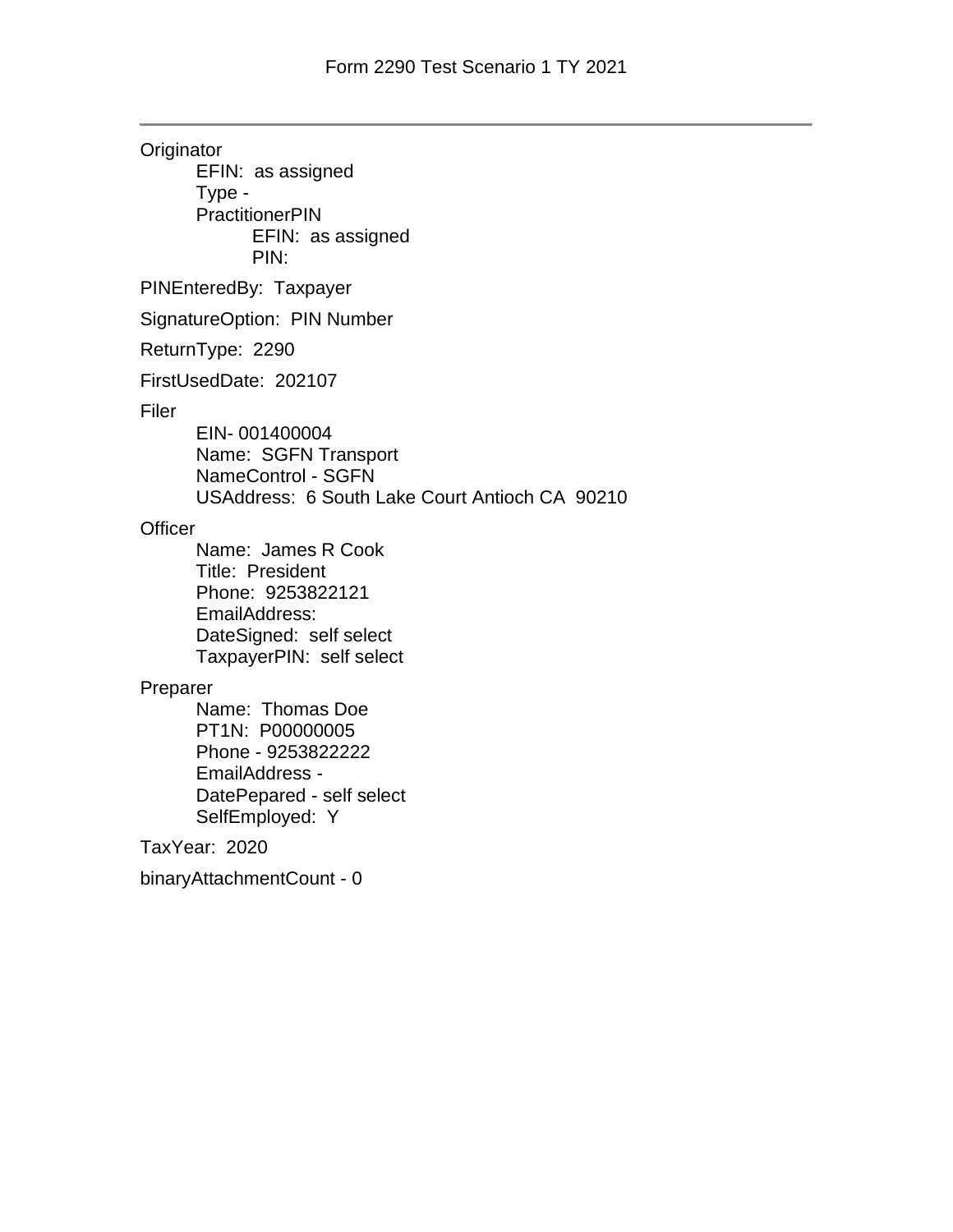## IRS PAYMENT:

RTN: 011201526 ACCT #: 1234000000 TYPE OF ACCOUNT: Checking AMOUNT OF PAYMENT: 1100.00 REQUESTED PAYMENT DATE: The "RequestedPaymentDate" in the IRS Payment Record must not be less than the "Received Date". TAXPAYER DAYTIME PHONE NUMBER: 9253822121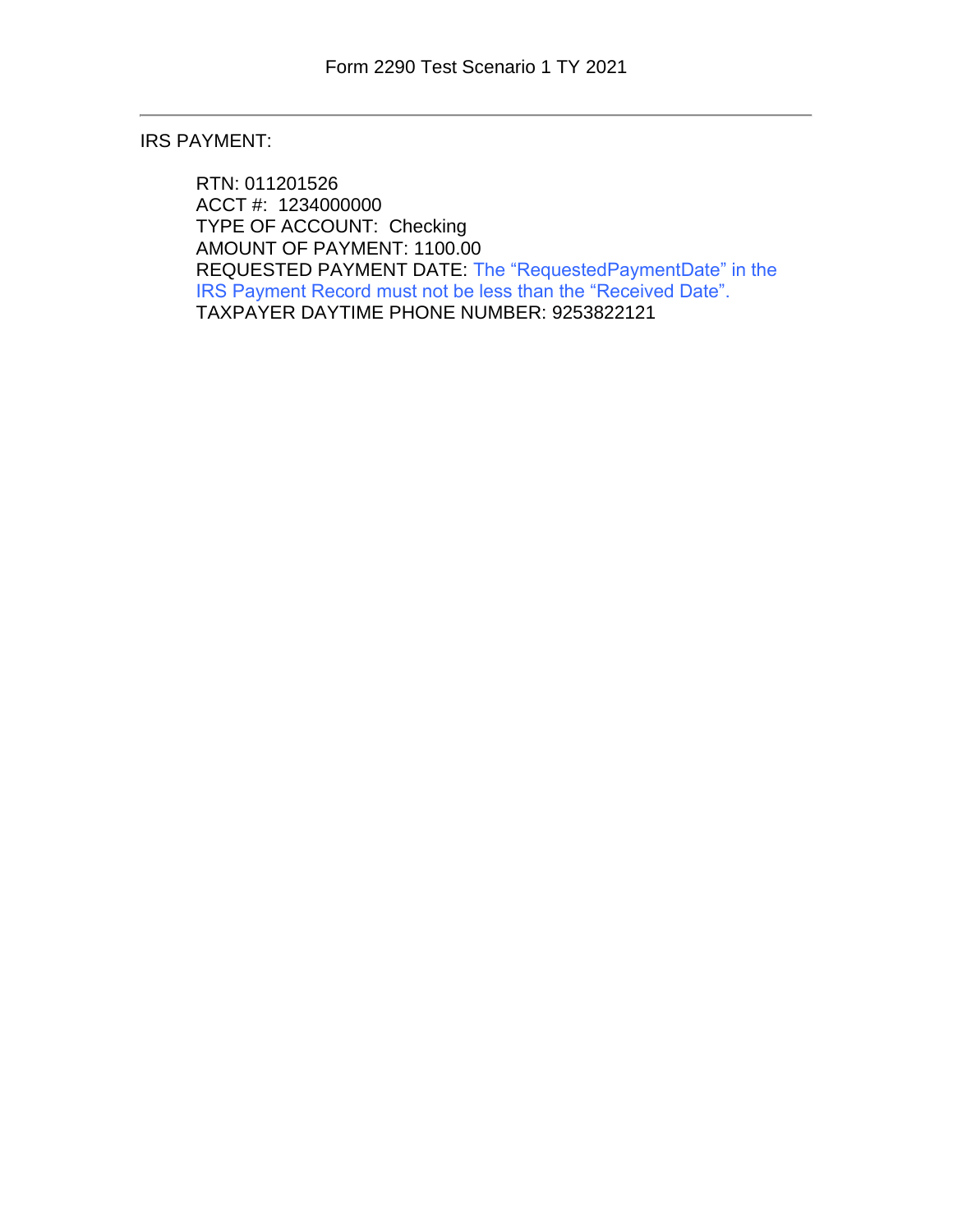| <b>Form 2290</b> |
|------------------|
| Test #1          |

## **Heavy Highway Vehicle Use Tax Return** TY 2021

| Name:                           | <b>SGFN Transport</b> |                    |
|---------------------------------|-----------------------|--------------------|
| Taxpayer identification number: |                       | 001400004          |
| Number, street, and room:       |                       | 6 South Lake Court |
| City or town, State, Zip code:  |                       | Antioch CA 90210   |

| <b>Line Description</b>                                                                                                           | <b>Line Value</b> | Write-in / Literal / Attachments |
|-----------------------------------------------------------------------------------------------------------------------------------|-------------------|----------------------------------|
| Amended Return Checkbox for<br>e-File only                                                                                        |                   |                                  |
| Form 2290, Amended Return as of<br>Month for e-File only                                                                          |                   |                                  |
| <b>Address Change Checkbox</b>                                                                                                    |                   |                                  |
| Final return checkbox                                                                                                             |                   |                                  |
| Part I, Line 1, First Used                                                                                                        | 202107            |                                  |
| Part I, Line 2 - Tax. Enter the Total<br>from Form 2290, page 2, column $(4)$                                                     | 1100.00           |                                  |
| Part I, Line 3, Additional Tax -<br>Taxable Gross Weight Increase<br>Worksheet Attachments Fixed =<br><b>TGWIncreaseWorksheet</b> |                   |                                  |
| Part I, Line 4 - Total Tax                                                                                                        | 1100.00           |                                  |
| Part I, Line 5 Amount                                                                                                             |                   |                                  |
| Part I, Line 6 Amount                                                                                                             | 1100.00           |                                  |
| Part I, Line 6 EFTPS Payment<br>Checkbox                                                                                          |                   |                                  |
| Part II Line 7 - 5000 Miles Checkbox                                                                                              |                   |                                  |
| Part II, Line 7 - 7500 miles or less<br>for agricultural vehicles checkbox                                                        |                   |                                  |
| Part II, Line 8a, Not Subject To The<br><b>Tax Checkbox</b>                                                                       |                   |                                  |
| Part II, Line 8b, Vehicle identification<br>numbers                                                                               |                   |                                  |
| Part II, Line 9, Suspended Vehicle<br>identification numbers                                                                      |                   |                                  |
| Part II, Line 9, Suspended Vehicles<br>Were Sold Or Transferred To                                                                |                   |                                  |
| Part II, Line 9, Suspended Vehicles<br>Were Sold Or Transferred On                                                                |                   |                                  |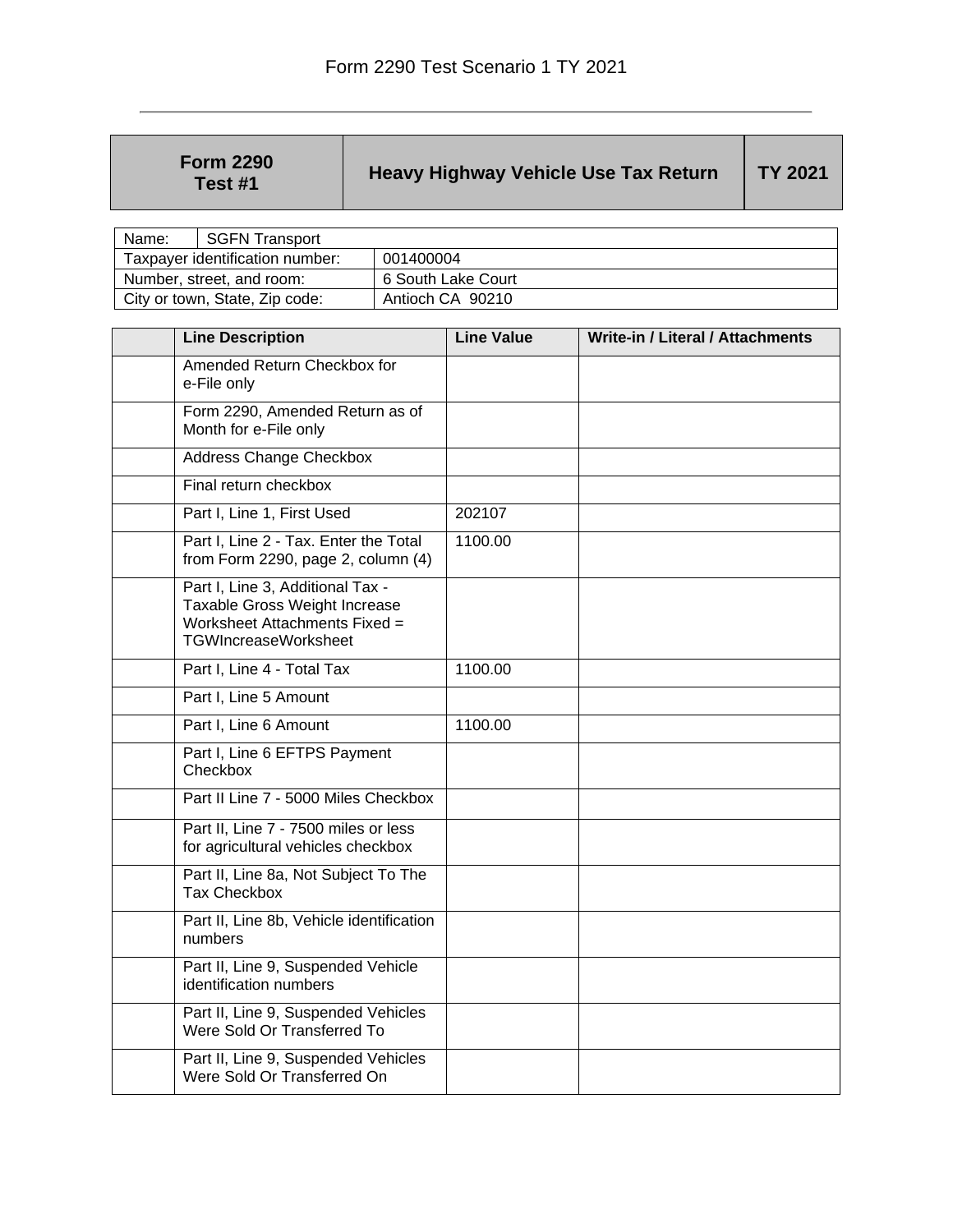|                                                                                                                                 |                                                                                                                                                                                                                                                                                                                                                                                                                                                           | (1) Annual tax<br>(vehicles used<br>during July)                                                                                                                                                                           |                                                                                                                                                                                                                          | (2) Partial-period<br>tax vehicles first<br>used after July)<br>See the tables on<br>page 10 of the<br>instructions.) |                            | (3) Number of<br>Vehicles            |                                       | (4)<br>Amount of<br>tax (col.<br>$(1)$ or $(2)$<br>times col.<br>(3) | Category                                                                                                                                                |
|---------------------------------------------------------------------------------------------------------------------------------|-----------------------------------------------------------------------------------------------------------------------------------------------------------------------------------------------------------------------------------------------------------------------------------------------------------------------------------------------------------------------------------------------------------------------------------------------------------|----------------------------------------------------------------------------------------------------------------------------------------------------------------------------------------------------------------------------|--------------------------------------------------------------------------------------------------------------------------------------------------------------------------------------------------------------------------|-----------------------------------------------------------------------------------------------------------------------|----------------------------|--------------------------------------|---------------------------------------|----------------------------------------------------------------------|---------------------------------------------------------------------------------------------------------------------------------------------------------|
| Category                                                                                                                        | <b>Taxable Gross</b><br>Weight (in<br>pounds)                                                                                                                                                                                                                                                                                                                                                                                                             | (a)<br>Vehicles<br>Except<br>Logging                                                                                                                                                                                       | (b)<br>Logging<br>Vehicles                                                                                                                                                                                               | (a)<br>Vehicles<br>Except<br>Logging                                                                                  | (b)<br>Logging<br>Vehicles | (a)<br>Vehicles<br>Except<br>Logging | (b)<br>Loggin<br>g<br>Vehicl<br>$es*$ |                                                                      |                                                                                                                                                         |
| A<br>B<br>C<br>D<br>E<br>F<br>G<br>н<br>$\mathbf{I}$<br>J<br>Κ<br>L<br>М<br>N<br>O<br>P<br>Q<br>R<br>$\mathbb S$<br>Τ<br>U<br>V | 55,000<br>$55,001 - 56,000$<br>$56,001 - 57,000$<br>$57,001 - 58,000$<br>$58,001 - 59,000$<br>$59,001 - 60,000$<br>$60,001 - 61,000$<br>$61,001 - 62,000$<br>$62,001 - 63,000$<br>$63,001 - 64,000$<br>$64,001 - 65,000$<br>$65,001 - 66,000$<br>$66,001 - 67,000$<br>$67,001 - 68,000$<br>$68,001 - 69,000$<br>$69,001 - 70,000$<br>$70,001 - 71,000$<br>$71,001 - 72,000$<br>$72,001 - 73,000$<br>$73,001 - 74,000$<br>$74,001 - 75,000$<br>Over 75,000 | \$100.00<br>122.00<br>144.00<br>166.00<br>188.00<br>210.00<br>232.00<br>254.00<br>276.00<br>298.00<br>320.00<br>342.00<br>364.00<br>386.00<br>408.00<br>430.00<br>452.00<br>474.00<br>496.00<br>518.00<br>540.00<br>550.00 | \$75.00<br>91.50<br>108.00<br>124.50<br>141.00<br>157.50<br>174.00<br>190.50<br>207.00<br>223.50<br>240.00<br>256.50<br>273.00<br>289.50<br>306.00<br>322.50<br>339.00<br>355.50<br>372.00<br>388.50<br>405.00<br>412.50 |                                                                                                                       |                            | $\overline{2}$                       |                                       | 1100.00                                                              | Α<br>B<br>$\mathsf C$<br>D<br>E<br>F<br>G<br>H<br>$\mathsf I$<br>J<br>Κ<br>L<br>M<br>N<br>$\mathsf O$<br>P<br>Q<br>R<br>S<br>$\mathsf T$<br>U<br>$\vee$ |
|                                                                                                                                 | Totals. Add the number of vehicles in columns (3a) and (3b).<br>Enter the total here (this should be the same total of taxable<br>vehicles shown on Schedule 1, Part II, line c). Add the<br>amounts in column (4). Enter the total here and on Form<br>2290, line 2                                                                                                                                                                                      |                                                                                                                                                                                                                            |                                                                                                                                                                                                                          |                                                                                                                       | $\overline{2}$             |                                      | \$1100.00                             |                                                                      |                                                                                                                                                         |

Tax-Suspended Vehicles (See Part II in the instructions.)

W